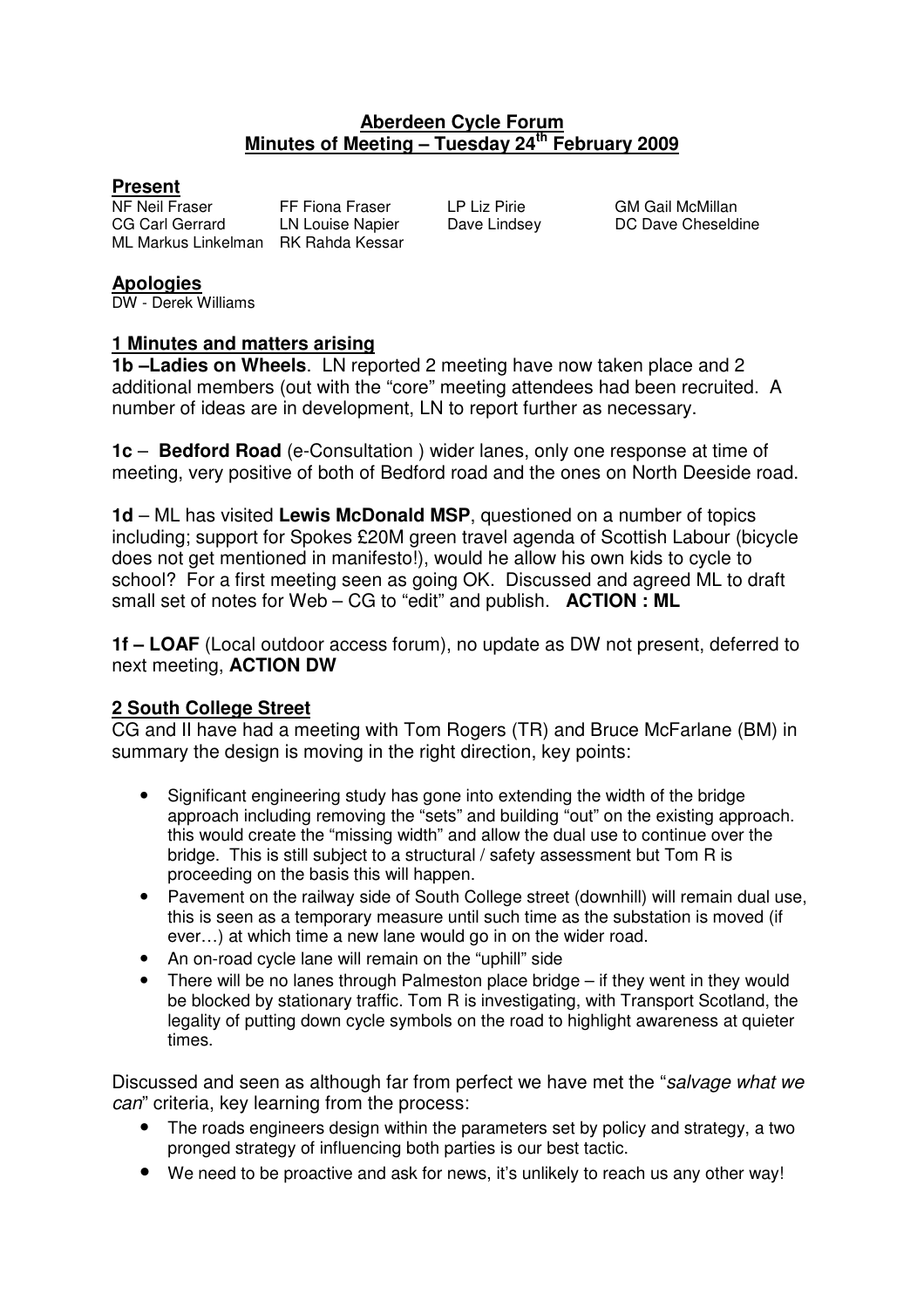Agenda item at next meeting on our engagement strategy.

• Roads engineers seem to relate to engineers who are also cyclists.

To smooth damaged relations, during the meeting CG has also presented ACC's roads engineers with a copy of the book **Crap Cycle Lanes** (note Aberdeen does not feature in the book)

## **3 Standards for cycle provision**

LN is still pursuing this – during the South College Street meeting TR had evidently been looking at a number of standards; Transport Scotland, Cycling by Design, Cycle Infrastructure Design, Sustrans. Noted that after extensive investigation by TR Cycling Infrastructure Design (CID) does not have legal status in Scotland (even though the English authors claim it does…) It can however be used as a code of practice, in a similar way to the Sustrans documents.

LN wants to move on from this to use these as design standards within the city – discussion followed as to what is needed. Should we accept one standard document or use the "best" bits of other documents. LN is proposing not to start this before the end of Mach.

## **4 Nestrans Travel awareness**

LN reported Nestrans cycling awareness week is on for the 19-26<sup>th</sup> April. "Get cycling" (formally known as *company of cyclists*) have been booked and confirmed.

On Sunday 26<sup>th</sup> April Belmont street will be closed for Get Cycling's demonstrations etc. LN is handling the logistics of road closures etc. There is an option for ACF to have a stand – although we would need our own table. Discussed and agreed we should go for it.

LP has a Gazebo we can put the table under, CG has a decorating table, the pull-ups and other literature are available. DC, LP, FF, GM, DL, LN, volunteered to man the stall. CG is not available (but the table is).

**ACTION:** - DW to chase with Don Kent

## **5 Cycle Trainer Updates**

Skills for city cycling course planned for "Nestrans week" in April - Nestrans have agreed to pay for this, date set for Thursday 30th April.

## **6 Kingswells Cycleway / Kingswells-Bucksburn-Link (KBL)**

FF reported a submission has been made to made to ACC - based on outcome of the FF/DW audit – LN reported as work had already started on Ph2 this will be looked at as separate to the Phase 2 works, we are awaiting a response from ACC to this.

K-B-L report has gone to Neighborhood Services North and been approved on 17<sup>th</sup> Feb Option II (the "over the top" option) will now be pursued – path surface will be fine granite. Public response was for lighting but no funding to pay for it. In